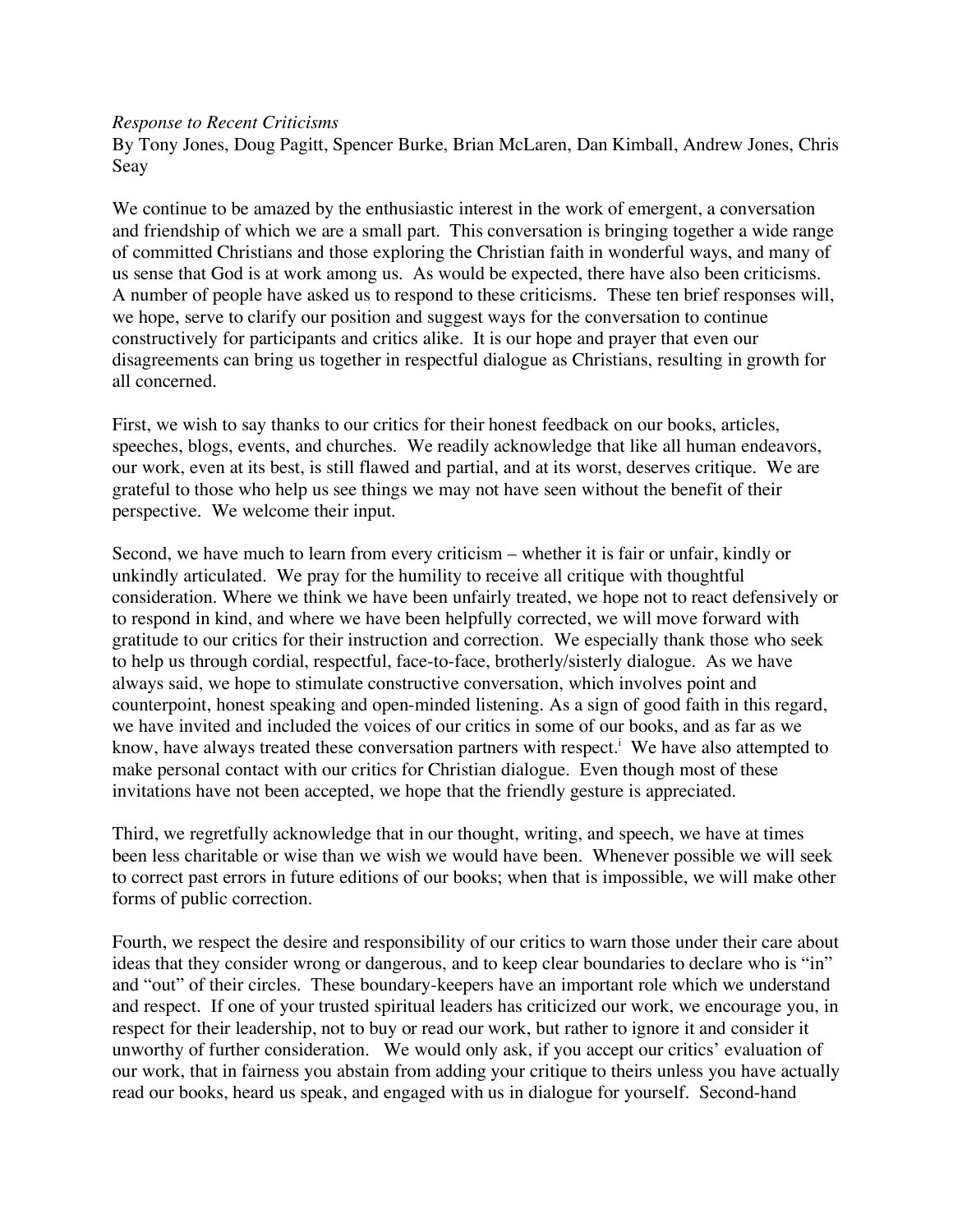critique can easily become a kind of gossip that drifts from the truth and causes needless division.

Fifth, because most of us write as local church practitioners rather than professional scholars, and because the professional scholars who criticize our work may find it hard to be convinced by people outside their guild, we feel it wisest at this juncture to ask those in the academy to respond to their peers about our work. We hope to generate fruitful conversations at several levels, including both the academic and ecclesial realms. If few in the academy come to our defense in the coming years, then we will have more reason to believe we are mistaken in our thinking and that our critics are correct in their unchallenged analyses.<sup>ii</sup>

Sixth, we would like to clarify, contrary to statements and inferences made by some, that yes, we truly believe there is such a thing as truth and truth matters – if we did not believe this, we would have no good reason to write or speak; no, we are not moral or epistemological relativists any more than anyone or any community is who takes hermeneutical positions – we believe that radical relativism is absurd and dangerous, as is arrogant absolutism; yes, we affirm the historic Trinitarian Christian faith and the ancient creeds, and seek to learn from *all* of church history – and we honor the church's great teachers and leaders from East and West, North and South; yes, we believe that Jesus is the crucified and risen Savior of the cosmos and no one comes to the Father except through Jesus; no, we do not pit reason against experience but seek to use all our God-given faculties to love and serve God and our neighbors; no, we do not endorse false dichotomies – and we regret any false dichotomies unintentionally made by or about us (even in this paragraph!); and yes, we affirm that we love, have confidence in, seek to obey, and strive accurately to teach the sacred Scriptures, because our greatest desire is to be followers and servants of the Word of God, Jesus Christ. We regret that we have either been unclear or misinterpreted in these and other areas.

But we also acknowledge that we each find great joy and promise in dialogue and conversation, even about the items noted in the previous paragraph. Throughout the history of the church, followers of Jesus have come to know what they believe and how they believe it by being open to the honest critique and varied perspectives of others. We are radically open to the possibility that our hermeneutic stance will be greatly enriched in conversation with others. In other words, we value dialogue very highly, and we are convinced that open and generous dialogue – rather than chilling criticism and censorship – offers the greatest hope for the future of the church in the world.

We regret that some of our critics have made hasty generalizations and drawn erroneous conclusions based on limited and selective data. We would welcome future critics to converse with us directly and to visit our churches as part of their research. Of course, they would find weaknesses among us, as they would among any group of Christians, including their own. But we believe that they would also find much to celebrate and find many of their suspicions relieved when they see our high regard for the Scriptures, for truth, for worship, for evangelism, for spiritual formation, and for our fellow Christians – including our critics themselves.

Seventh, we have repeatedly affirmed, contrary to what some have said, that there is no single theologian or spokesperson for the emergent conversation. We each speak for ourselves and are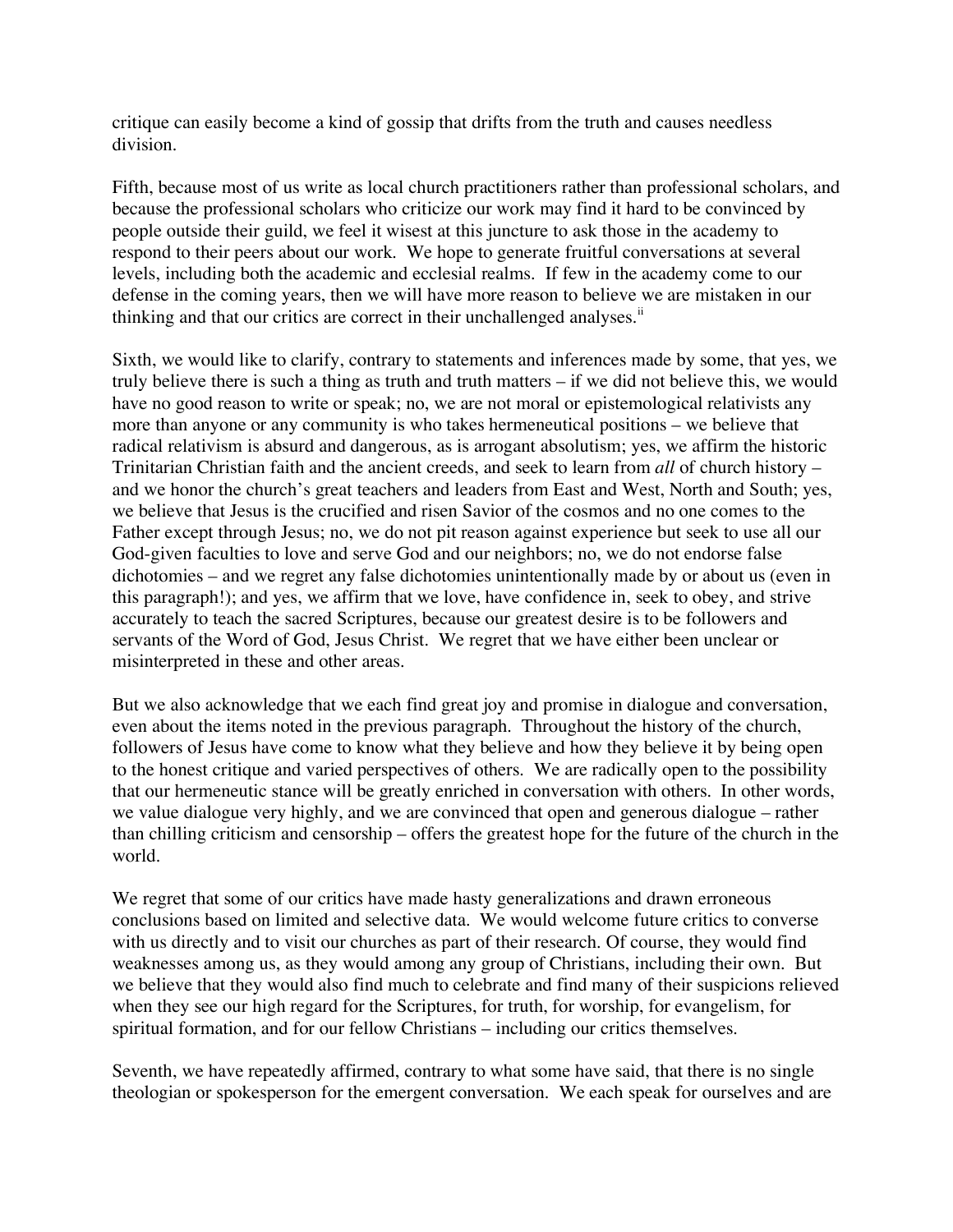not official representatives of anyone else, nor do we necessarily endorse everything said or written by one another. We have repeatedly defined emergent as a conversation and friendship, and neither implies unanimity – nor even necessarily consensus – of opinion. We ask our critics to remember that we cannot be held responsible for everything said and done by people using the terms "emergent" or "emerging church," any more than our critics would like to be held responsible for everything said or done by those claiming to be "evangelical" or "born again." Nobody who is a friend or acquaintance of ours, or who agrees with one of us in some points, should be assumed to agree with any of us on all points. Nobody should be held "guilty by association" for reading or conversing with us. Also, contrary to some uninformed reports, this conversation is increasingly global and cross-cultural, and because North Americans are only a small part of it, we urge people to avoid underestimating the importance of Latin American, African, Asian, European, and First Nations voices among us.

Eighth, we are aware that there is some debate about whether we should be considered *evangelical*. This is a cherished part of our heritage, but we understand that some people define this term more narrowly than we and in such a way that it applies to them but not to us. We will not quarrel over this term, and we will continue to love and respect evangelical Christians whether or not we are accepted by them as *evangelicals* ourselves. However others include or exclude us, we will continue to affirm an evangelical spirit and faith by cultivating a wholehearted devotion to Christ and his gospel, by seeking to join in the mission of God in our time, by calling people to follow God in the way of Jesus, and by doing so in an irenic spirit of love for all our brothers and sisters.

(We hope that those who would like to disassociate us from the term *evangelical* will be aware of the tendency of some in their ranks toward narrowing and politicizing the term so that it only applies to strict Calvinists, conservative Republicans, people with specific views on U.S. domestic, foreign, military, or economic policy, single-issue voters, or some other subgroup. We pose no threat to these sincere people, nor do we wish to attack or discredit anyone, even though we do not wish to constrict our circle of fellowship to the parameters they propose.)

Ninth, we felt we should offer this encouragement to those who, like us, do not feel capable of living or explaining our faith in ways that would please all of our critics: if our work has been helpful to you, please join us in seeking to preserve the unity of the Spirit in the bond of peace by not becoming quarrelsome or defensive or disrespectful to anyone – especially those who you feel have misrepresented or misunderstood you or us. As Paul said to Timothy, "The Lord's servant must not be quarrelsome but must be kind to everyone, able to teach, patient when wronged." In addition he warned Timothy not to develop "an unhealthy interest in controversies and quarrels about words that result in envy, strife, malicious talk, evil suspicions, and constant friction." The apostle James also wrote, "the wisdom that comes from heaven is first of all pure; then peace-loving, considerate, submissive, full of mercy and good fruit, impartial and sincere. Peacemakers who sow in peace reap a harvest of righteousness." We believe it is better to be wronged than to wrong someone else; the Lord we follow was gentle and meek, and when he was reviled, he didn't respond in kind.

Instead of engaging in fruitless quarrels with our critics, we urge those who find our work helpful to pursue spiritual formation in the way of Christ, to worship God in spirit and truth, to